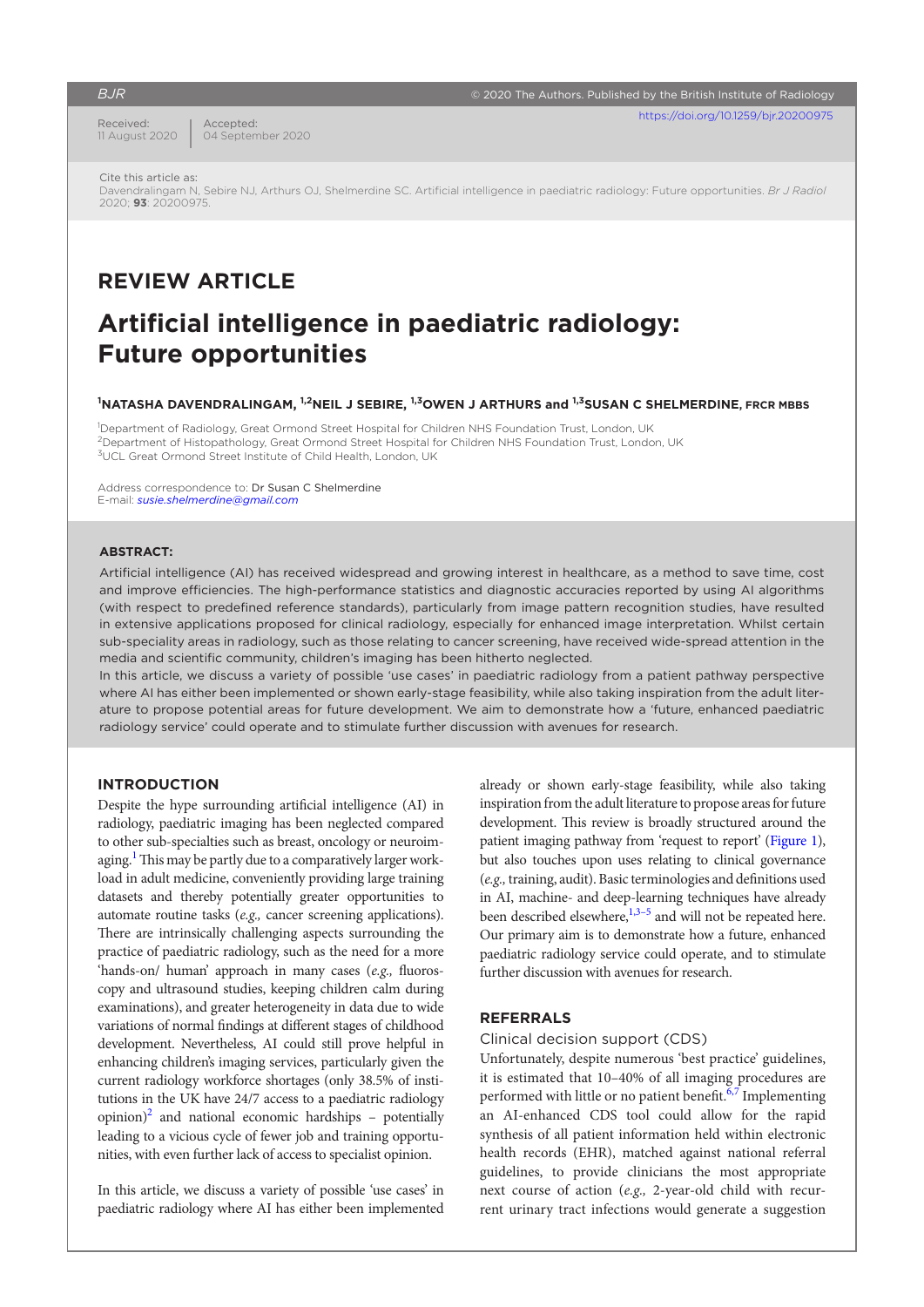<span id="page-1-0"></span>Figure 1. Diagram depicting the patient pathway from hospital admission to radiology report and follow-up, with summary of how artificial intelligence tools may enhance clinical practice and patient experience.

| Patient<br>Presentation<br>& Referrals | <b>Clinical Decision Support</b><br>Best imaging modality for investigation<br><b>Generating differential diagnoses</b>                                                                                                                                |
|----------------------------------------|--------------------------------------------------------------------------------------------------------------------------------------------------------------------------------------------------------------------------------------------------------|
| Examination<br><b>Booking</b>          | Availability of specialist imaging lists<br>Linkage to outpatient clinic referrals<br>Better prediction of resource allocation, accurate<br>examination timings, chance of missed<br>appointments<br>Send scan preparation details prior to attendance |
| Image<br>Acquisition                   | Reduction in scanning times, radiation<br>dosage, 'virtual non-contrast' studies,<br>improved image quality through artefact<br>reduction                                                                                                              |
| Post-<br>processing                    | Artefact removal<br><b>Automated labelling</b>                                                                                                                                                                                                         |
| Quantitative<br><b>Analysis</b>        | Segmentation of organs, tumour lesions.<br>Lesion volume, joint angle calculations, bone age<br>measurement, signal intensity of pathologies                                                                                                           |
| Interpretation                         | Detection of abnormalities<br><b>Classification of abnormalities</b><br>Diagnostic inference (e.g. tissue subtype)                                                                                                                                     |
| Reporting                              | Workflow prioritization, hanging protocols<br>Automated documentation<br>Multimedia reporting<br>Automated summarization of key findings                                                                                                               |
| Communicate<br>Results                 | Link notes and exam results to smartphone<br>health applications<br><b>Automated actioning</b>                                                                                                                                                         |
| Future<br>Management                   | Prognostication<br>Suggest follow-up, according to guidelines                                                                                                                                                                                          |

for a renal ultrasound referral within 6 weeks, rather than a CT abdomen). $8,9$ 

Information from the EHR could be pre-populated into the imaging request, ensuring the most relevant information was available for the radiologist. This is one of the most helpful stages at which AI could change patient healthcare, produce readily auditable results, and allow for more integrated and efficient service delivery models to be developed based on local population data.

Where imaging referrals involve the use of ionising radiation, the CDS could automatically raise potential radiation risks, expected dosages and radiation safety information sheets for parents and patients, alleviating parental concerns. Details regarding patient preparation prior to a study could also be generated (*e.g.,* fasting instructions). An AI-assisted CDS could potentially reduce over exposure from repeated (potentially unnecessary) imaging (*e.g.,* repeated CT KUBs for renal stones) and could be used to catalogue a cumulative dose profile from the EHR.

This automation may reduce inappropriate referrals and help answer simple enquiries, leading to improved efficiencies for administrative staff, both prior to and at the point of attendance.

At present, integrating referral guidelines (*i.e.,* the RCR iRefer guidance)<sup>[9](#page-6-4)</sup> within a CDS software is already being piloted across several hospitals and GP surgeries in London, with planned studies to assess the clinical impact. $10$ 

These scenarios however represent a CDS following a 'rulesbased system'–replicating a human following appropriate standard protocols (rather than 'thinking for itself'). A more advanced feature in future applications would use machine learning to integrate information from imaging reports, patient demographics, biochemical and blood markers for risk stratification: to suggest probabilities of certain diagnoses or to predict patient outcomes.<sup>11</sup> In one example of this, Hale et al<sup>[12](#page-6-7)</sup> used a deep-learning neural network to predict the possibility of clinically relevant paediatric traumatic brain injuries, through combining clinical information and radiologist-interpreted CT head reports. The creation of this tool allowed for an evidencebased automated risk stratification tool, encouraging early safe discharge for low-risk patients from the emergency department and reducing unnecessary hospital occupancy.

## **BOOKING**

#### Resource allocation

AI-supported predictive modelling could help with resource allocation, particularly within NHS trusts which encompass a mixture of tertiary referral and district general hospitals. Expected numbers of outpatient clinics per day (and subsequent 'walk-in' imaging referrals), type of local radiological expertise, staff rotas, and prior knowledge of cases requiring additional attention (*e.g.,* children with complex developmental or learning difficulties), could help predict likelihood of delays, or flattening out of acute service variation over a normal working day.<sup>[13](#page-6-8)</sup> This could result in routine, non-urgent cases being allocated appointments at alternative centres or during predicted 'lulls' in a service, avoiding unnecessary appointment delays, while ensuring complex and urgent cases are given specialist access and time.<sup>[14](#page-6-9)</sup>

Imaging resources could also be better managed by integrating AI supported software for scheduling with the local PACS. For example, where interval MRI is recommended and protocolled by the radiologist, the software could use this information along with the DICOM metadata from baseline imaging to suggest which particular scanners the patient should be booked for (as opposed to booking them for the first available appointment). This would be particularly helpful where a department has several scanners from different vendors using different protocols and could ensure that high-quality comparable images were acquired. It could avoid unnecessary repeated studies and improve a radiologist's confidence in reporting subtle imaging changes at follow-up, which might otherwise be confused with artefact and potentially affect management decisions.

#### Safeguarding

Missed hospital appointments are not only costly to healthcare systems, but repeated missed appointments in children raise safeguarding issues. AI-supported predictive modelling within the EHR can identify habitual missed appointments,  $15,16$  may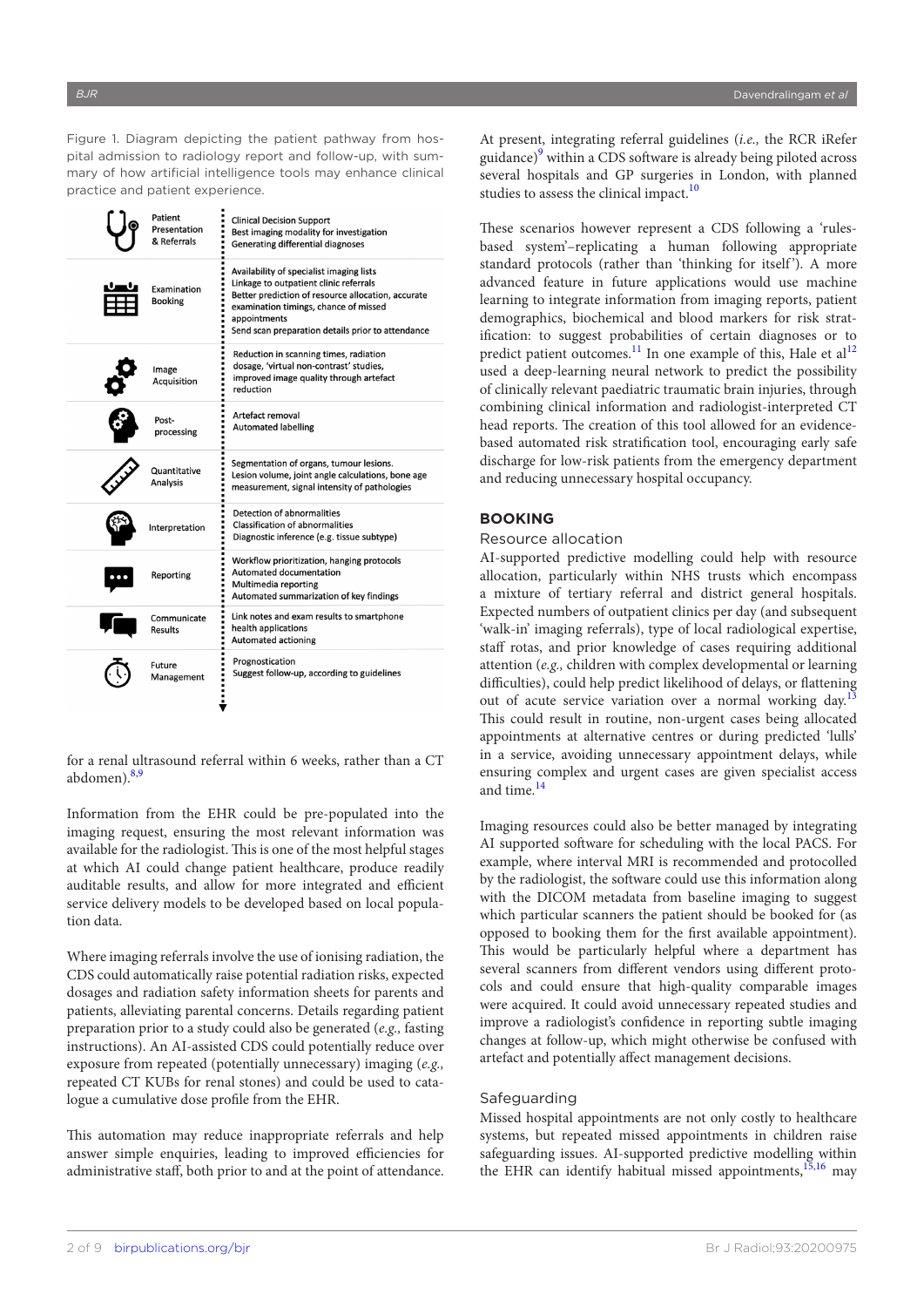even identify factors which predict the likelihood of missing the next appointment, and automatically highlight behaviours which could require further action, via hospital child protection or social services.

## Patient waiting times

Delayed appointments pose a challenge for many parents who struggle to keep their young children entertained in the radiology waiting room prior to their study, particularly those with wider families to consider. An AI-supported notification system via a smartphone application that communicates with parents in real time, could provide them the option of bringing an appointment forward due to last minute cancellations or arriving slightly later if their appointment is delayed (without needing to spend extra time in the hospital). Where consent is provided, location tracking could allow administrative staff to check how far away a patient is from hospital prior to their appointment time, and reassign them a different time slot while reallocating their original appointment to a 'walk-in' patient. This could help better manage the radiology workload across the working day and avoid parental frustration due to inefficiencies in service delivery.

Another way to enhance the patient experience could include the use of a 'Chatbot' (also known as an Artificial Conversational Entity) via a smartphone application.<sup>17</sup> These programmes use both natural language processing (NLP) and deep learning to assess human queries to generate a verbal or text-based response. Where a patient is unsure of how to prepare for a radiological study, what to expect, or why their examination is being performed, a chatbot could provide these answers in an easy to understand, and age appropriate way. Currently one UK-based children's hospital is already developing such a tool $^{18}$  to assist patient queries; however, a few Chatbots already exist in healthcare and have been shown to be helpful for monitoring mental health.[19,20](#page-6-13)

## **IMAGE ACQUISITION & POST-PROCESSING**

Decreasing imaging acquisition time, radiation dosage and improving image quality (through reduction of noise and motion/metal artefacts) have all been major areas of research in MRI and CT technology since their invention. While hardware solutions have previously been enhanced to improve scanning efficiencies (*e.g.,* increasing numbers of detectors for multidetector CT scanners), AI-supported deep-learning tools are now being used to reduce scanning times $2<sup>1</sup>$  and in some cases the need for intravenous contrast. $^{22}$  $^{22}$  $^{22}$ 

## MRI scanning & image quality

In paediatric imaging, reduced MRI scanning times would not only allow for more studies to be performed per day, but also contribute to reduced motion artefacts by a less co-operative child $^{23}$  and could reduce the need for general anaesthesia and its associated risks.<sup>24</sup> A variety of AI-assisted techniques are being assessed, $^{25,26}$  $^{25,26}$  $^{25,26}$  but have predominantly included training a neural network to learn relationships between zero-filled k-space data and those of fully sampled k-space data for a particular study type; thereby allowing for interpolation of missing data in future unseen studies (*e.g.*, in adult brain imaging) $^{21,27}$ ; and also by

using neural networks to remove aliasing from under-sampled real-time MR data to enhance image reconstruction times (*e.g.,* used in MRI reconstruction of congenital heart diseases in children).<sup>28</sup> In this technique, deep learning artefact suppression reconstructions were reportedly over five times faster than conventional (compressed sensing) image reconstruction methods. Nevertheless, these reconstructions can sometimes introduce blurring or remove findings that would not have been present on the original 'ground truth' images, highlighting the importance that such tools to be rigorously tested prior to routine clinical implementation.

Post-processing techniques can also help improve MRI quality. In one study, the removal of 'ghost' artefact from diffusion tensor imaging of paediatric spinal cord MRIs was achieved through a multi-stage process of computer-aided detection, segmentation, feature extraction, texture analysis and subsequent subtraction, with an accuracy of 84% in separating true cord from artefact.<sup>[29](#page-6-20)</sup>

## CT image quality & radiation reduction

AI-based tools for reducing CT radiation dose while maintaining image quality can also be achieved by reconstructing high-quality images from reduced amounts of raw data. This has been made possible by showing an AI model different examples of normal and abnormal pathology at low and standard radiation dosages, then assessing the model's ability to produce extrapolated 'standard dose' images when provided with only noisy, lowdose images from 'unseen' cases.<sup>30</sup> Alternatively teaching an AI model the typical appearances of low-dose CT artefacts and then subtracting these from other low-does CT images could enhance image quality without increasing radiation dose.<sup>[31,32](#page-6-22)</sup>

In paediatric imaging, MacDougall et  $al<sup>33</sup>$  $al<sup>33</sup>$  $al<sup>33</sup>$  successfully demonstrated a 31% reduction in image noise after training a neural network to create iterative reconstructed CT images from the filtered back projection data of low-dose abdominal CTs, with radiologists reportedly preferring the AI-reconstructed images (than the iterative reconstructed images). AI algorithms could therefore potentially be used in non-specialist centres to reduce doses but still achieve diagnostic imaging in children, and in specialist centres to reduce CT doses even further. Few other studies have yet been published on this topic for children specifically, although it is likely to play a larger role in future imaging processing research.

#### Contrast usage

Deep learning techniques have been reported to help produce high-quality post-contrast MRI images in cases where only a fraction of the usual dose of gadolinium-based contrast agent has been administered.<sup>22</sup> In one adult's brain MRI study (including healthy volunteers and patients with gliomas), a deep learning architecture was able to generate 'virtual contrast' MRI images from unenhanced MRI sequences with a structural similarity index of 0.872 ( $\pm$ 0.031). Although the radiologist raters scored the virtual contrast images highly in terms of image quality, the virtual contrast maps were noted to be more blurry and less nodular-like for ring enhancement around brain tumours than the ground truth contrast-enhanced images.<sup>[34](#page-7-1)</sup> Future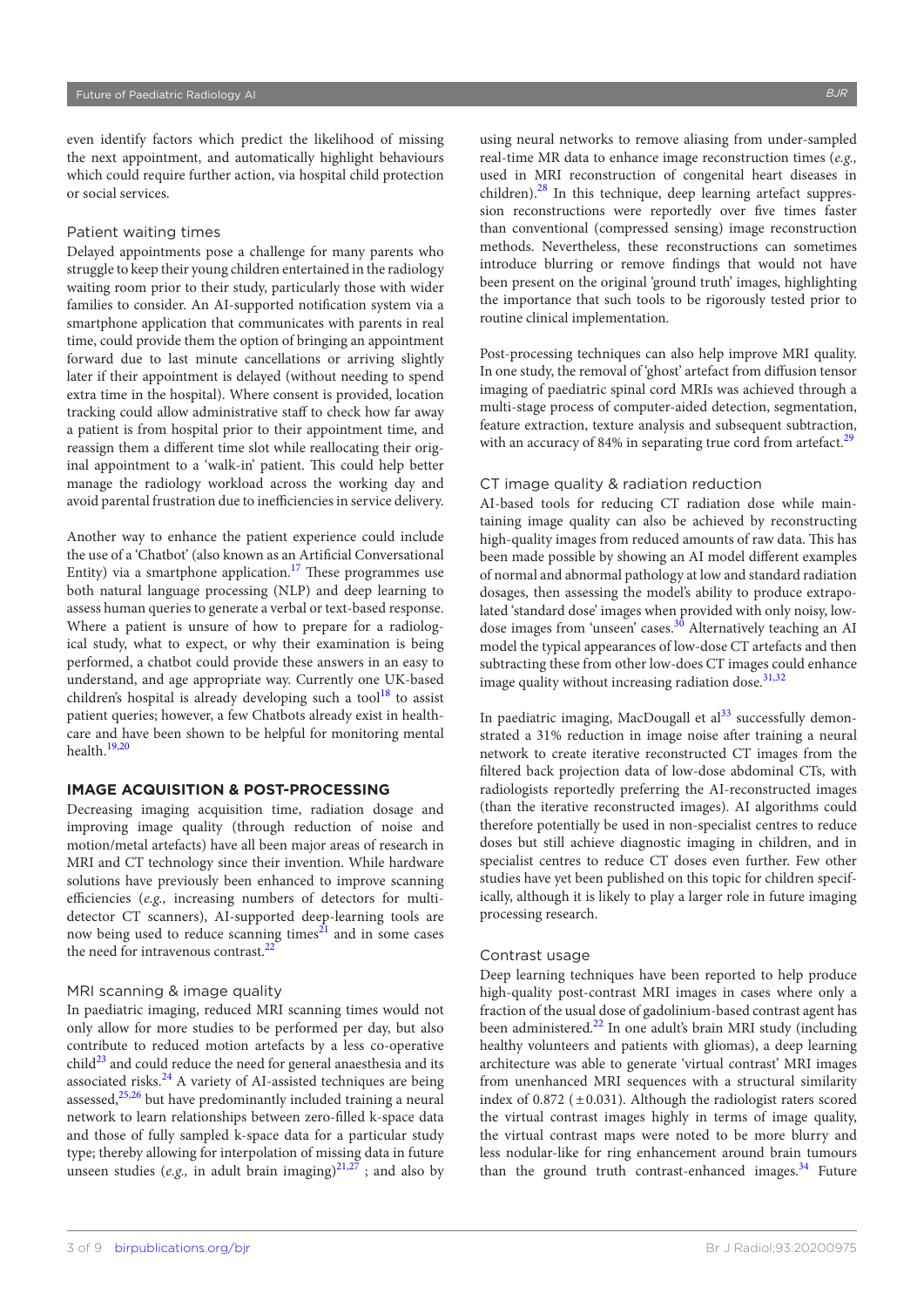<span id="page-3-0"></span>Figure 2. An example of how artificial intelligence software (*i.e.,* BoneXpertTM v.3.0.3) is already being used in some radiology departments for the rapid, automated assessment of bone age. (a) A plain radiograph of the left hand in a male child with short stature aged 5 years and 7 months old. (b) After assessment by the BoneXpert™ software, a duplicate image is produced with an image overlay (white text and outlines), providing details in the bottom right of the image for the bone age according to Greulich and Pyle (5 years 1 month) and estimated standard deviation (−0.17). Additional details are also provided for estimated bone age according to Tanner Whitehouse 3 (TW3: 5.2 years) and a bone health index (BHI).



adaptations of this technique in MRI studies for children, and potentially also for multiphase CT studies, could help reduce the contrast dosage (and potential renal damage) as well as radiation burden but again, careful assessment of any potential clinical impact from misdiagnosis of underlying pathology (due to differences in their appearances on reconstructed images) should be undertaken prior to routine usage.

## **QUANTITATIVE ANALYSIS & PROGNOSTICATION** Quantification

Computer supported software  $(e.g., \text{ BoneXpert}^{TM}, \text{Figure 2})$ and several other recently developed algorithms<sup>35,36</sup> are already widely used in paediatric imaging for the automated segmentation and subsequent calculation of bone age from hand radiographs, $37$  rather than the traditional and time-consuming manual Greulich-Pyle or Tanner-Whitehouse assessments.

Quantification of imaged volumes has been successfully demonstrated in areas of paediatric imaging such as in the volume measurements of pneumothoraces on chest  $CT^{38}$  $CT^{38}$  $CT^{38}$  and in the segmentation of brain tissue and cerebrospinal fluid (CSF) for determining degree of hydrocephalus on infant brain CTs.<sup>[39](#page-7-5)</sup> These measurements could be used to provide rapid objective parameters for treatment decisions embedded within future radiology reports, for example by hyperlinking approved measurements into interactive reports. Future automated image quantification may include assessment of paediatric tumour burden across different cross-sectional studies, $^{11}$  measurements of leg lengths on limb radiographs post-orthopaedic intervention,  $40$  or even scoliosis angles from spine radiographs (as demonstrated in one study with adult imaging). $41$ 

#### Predictive modelling

Radiogenomic studies in adults with the aid of AI techniques have been commonly used to prognosticate clinical outcomes and to determine optimal treatment regimes. $42-44$  At present, several pipelines and registries are being created for similar work in children. For example, Weiss et al<sup>[45](#page-7-9)</sup> have created a multicentre clinical and imaging dataset to develop machine-learning frameworks for the detection and outcome prediction in neonatal hypoxic ischaemic encephalopathy. Similarly in paediatric oncology, the recently established multi-centre 'PRIMAGE' project aims to phenotype, provide appropriate treatment decisions and prognosticate disease outcomes for two types of paediatric cancers – neuroblastoma and diffuse intrinsic pontine glioma (DIPG).<sup>[46](#page-7-10)</sup> Further multi-site data-mining and predictive modelling could facilitate prognoses for other paediatric tumour types (*e.g.,* Wilms tumour) or patient outcomes derived from pattern identification across non-oncological serial images (*e.g.,* determining the likely neurological outcome in children with post-haemorrhagic hydrocephalus or after vein of Galen embolisation).

Perhaps most exciting, AI-enabled predictive modelling could potentially determine the likelihood of a disorder from happening, even before significant clinical signs are apparent. For example, Chen et  $al^{47}$  were able to identify neuroimaging biomarkers from brain MRIs in children who could distinguish those with autistic spectrum disorder from healthy controls. When testing this algorithm in four different datasets across different institutions, they reported an area under the curve (AUC) of >0.75. AI assisted tools such as these could aid early identification of certain diseases, or in patients who may be difficult to examine or acquire a history from.

In the future, such models could be used to predict neurological deficits and timings of developmental milestones in children with delayed myelination on brain imaging, and thus identify those who require greatest clinical support. This would enable better planning for speech and language therapy and schooling requirements for the child as they grow, with patient-specific expected growth and development trajectories.

## **IMAGE INTERPRETATION**

### Detecting and classifying abnormalities

Several studies encompassing detection and classification algorithms (either alone or in combination) for medical images in adults (*e.g.,* dermatology photographs, radiographs and retinal scans) have shown equivocal or superior performance compared to trained healthcare professionals. $^{48}$  In paediatric radiology, few large-scale multicentre studies have been published, however early work has demonstrated feasibility in the detection of a wide spectrum of diseases, including paediatric pneumonia, <sup>49–52</sup> elbow effusions, $53$  developmental dysplasia of the hip, $54$  wrist fractures on radiography<sup>55</sup> (Figure 3) as well as interval changes in bone marrow signal on MRI in children with chronic non-bacterial oste-itis (CNO).<sup>[56](#page-7-17)</sup> Zheng et al<sup>[57](#page-7-18)</sup> developed a feature extraction algorithm which performed automated classification of congenital abnormalities of the kidney and urinary tract on paediatric ultrasound, with a sensitivity of over 80%.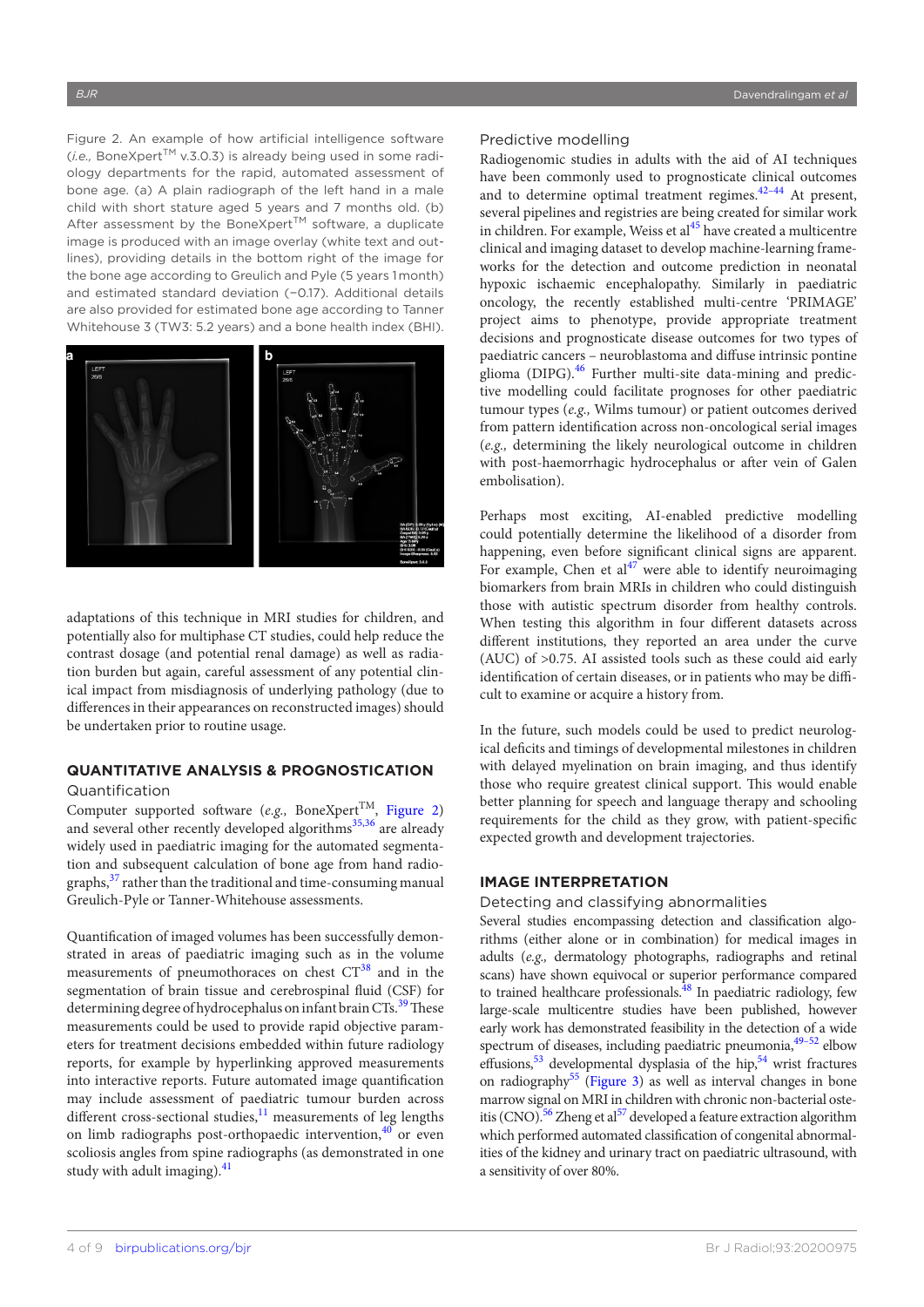<span id="page-4-0"></span>Figure 3. Fracture detection using artificial intelligence on plain frontal wrist radiographs. These examples are from different patients, all with fracture of the distal radius with and without additional ulnar fractures which have been assessed by a deep-learning neural network (the 'Faster R-convolutional neural network') trained to detect and localise fractures. Green boxes denote the location of the suspected abnormalities, with percentages provided to reflect the confidence score by the network for a fracture located within the marked box. *Reproduced with permission from Thian YL et al. Radiology: Artificial Intelligence. 2019;1(1):e180001* [55](#page-7-16)



In neuro-oncology, $58$  a more advanced classification system gave 86% accuracy in distinguishing between medulloblastoma, ependymoma and astrocytomas on 3T MR spectroscopy. There is now also evidence that subgroups of medulloblastomas can be differentiated using a combination of texture analysis, clinical biomarkers and imaging characteristics, potentially negating tissue biopsies in the future, to better stratify treatments.<sup>[59](#page-7-20)</sup>

Further applications which are already performed in adults and could have benefited in children's imaging include identifying inappropriate positioning of support lines such as nasogastric tube, umbilical arterial or venous catheters, and central lines, $60$  detecting osteoporotic vertebral fractures on spine  $CT^{61}$  and pulmonary nodule detection on chest imaging.<sup>62</sup>

## **REPORTING**

#### Workflow prioritisation

Workflow prioritisation with AI tools to facilitate urgent radiology reporting have been explored in the adult literature, predominantly for urgent findings on chest radiography $^{63}$  $^{63}$  $^{63}$  and CT heads.<sup>64,65</sup> These ensure images most likely to have a significant abnormalities are flagged up on the reporting worklist and reported by radiologists first. Although publications specifically on the topic of report prioritisation have not been widely described in children, the previously reported image detection and classification tools could be incorporated into a reporting framework to help streamline workflow, and flag up potential findings on studies.

## Image labelling

Most imaging studies are currently assigned an examination label (*i.e.,* US abdomen) based on the referral booking request, manually at time of scanning, or a generic label without detail of the study (*e.g.,* 'External Imaging'). Automated identification and labelling of images imported into PACS by modality and body part coverage

could have many benefits. Firstly, this would ensure appropriate hanging protocols for the studies would be assigned for reporting  $66$ ; secondly, it could help assign the correct study to the appropriate reporting list (*e.g.,* ultrasound knee versus CT chest) and a combination of imaging appearances and report findings could generate more accurate coding for billing purposes (trialled in adult and veterinary clinical records) for future research/audit purposes.<sup>67</sup>

Yi P et al<sup>68</sup> have shown that it is possible to successfully use AI to automatically label paediatric musculoskeletal radiographs into their respective body parts (*e.g.,* pelvis, shoulder, elbow etc) from a relatively small training dataset (250 radiographs, with 50 radiographs in each body part category) with perfect accuracy. This methodology could be adapted for labelling other imaging modali-ties, such as chest radiographs<sup>[69](#page-8-8)</sup> and MRIs,  $\frac{1}{20}$  but could also be used for internal audit to help quickly determine whether all sequences from a particular MRI protocol had been performed and sent to PACS prior to reporting.

## **COMMUNICATION OF RESULTS & MANAGEMENT**

#### Significant findings

Although automated emails and non-clinician-led 'significant findings' pathways exist in many radiology services, prioritisation alert systems would improve this. Paediatricians could then prioritise clinical management and findings above a certain level of urgency could be automatically assigned to the next multidisciplinary team meeting simply by adding the term "add to MDT" on the radiology report.

## Enhanced reports

Misunderstandings or a lack of clarity in key findings may be encountered by clinical colleagues when presented with a lengthy radiology report. An AI tool could help to distil radiology reports down to their most important findings. An example of one such algorithm was reported by Gálvez et  $a^{71}$  where a natural language processing (NLP) tool was able to identify the presence of a deep vein thrombosis (DVT) in children from free text ultrasound reports and generate a clinical alert. In adults, work has been developed to categorise chest CT findings into those of 'normal/insignificant' versus 'significant' findings, with further sub-classification of whether the findings were stable, worsening or improved from previous reports.<sup>[72](#page-8-11)</sup> In order to prioritise treatment and follow-up of patients at a higher risk of stroke, Mowery et al<sup>73</sup> devised a NLP model to filter and highlight ultrasound reports with significant carotid artery stenosis.

In paediatric imaging, NLP software could also be developed to highlight specific important findings in reports (*e.g.,* misplaced lines or tubes) or those that raise safe-guarding issues (*e.g.,* metaphyseal corner fractures). Categorisation of worsening appearances on oncological imaging studies could also trigger referrals for further MDT discussion and incorporate tumour dimensions across previous studies to visualise trends in the disease process. This would be enhanced and aided by the routine usage of multimedia reporting with embedded report hyperlinks to prior key images, aiding the AI algorithm to search for the same tumour in the follow-up examination, $74$  or readily verify like-for-like measurements.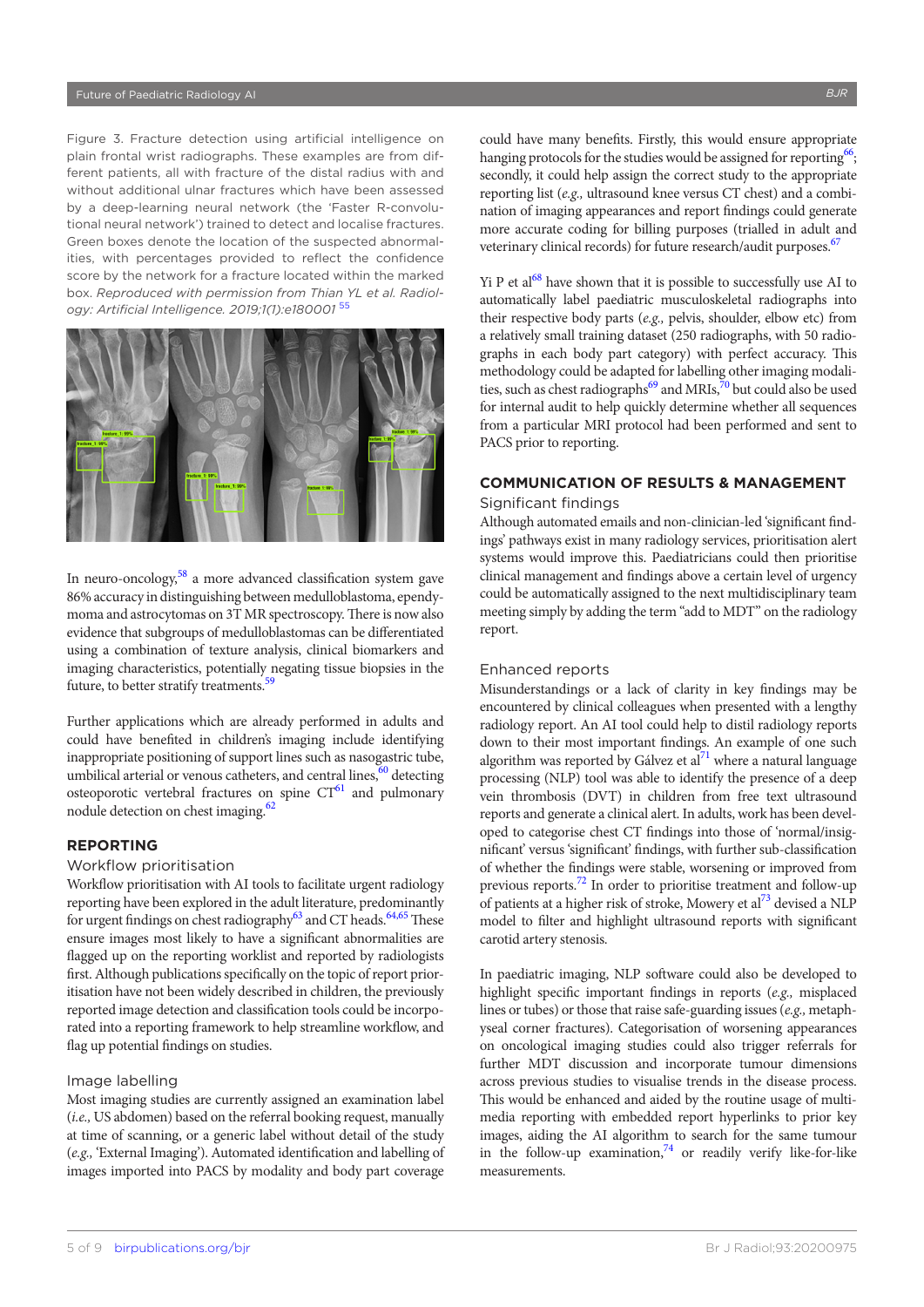Where a differential diagnosis exists for rare or unfamiliar diseases, or a follow-up guideline is not readily established–the integration of advanced data-mining software linked to the internet could help rapidly 'read' in real-time millions of manuscripts to suggest the most current expert opinions on the topic.<sup>75</sup> This type of software is already gaining some popularity for use in universities and academia to help with literature searching, $^{76}$  but the most relevant results generated from the software could be integrated into a clinical radiological report for radiologist and clinician education and information.

### **CLINICAL GOVERNANCE**

Aside from direct patient care, clinical governance activities could be enhanced using AI-supported methods. For example, using NLP to mine information from the EHR, radiology reports and DICOM metadata could result in faster search and potentially larger datasets for audit and research projects, $\frac{7}{7}$  finding interesting cases for a teaching library (potentially with digital pathology correlation, and information of patient outcomes), as well as providing direct feedback for trainees on their reporting skills.<sup>78</sup>

For example, instead of an AI tool being used as a 'first read' for certain studies, trainees could go through a case list (*e.g.,* neonatal chest radiographs from intensive care) determining their own differential diagnoses, and then check to see if the highest probability assigned to a list of differential diagnoses by the AI tool matches their own impressions.<sup>79</sup> In a proof of principle study by Hedgé  $J<sub>s</sub><sup>80</sup>$  this technique has shown early success when training lay subjects (with no medical qualifications) to detect certain cancers on mammograms. The AI algorithm could further help education by displaying the commonest errors made by trainees next to the correct diagnosis, without senior input.

Alternatively, where a differential diagnosis is uncertain for an unusual imaging pattern (*e.g.,* honeycombing on a chest CT), it would be possible to mark the region of interest on the image and run a 'reverse image search' through the entire PACS system looking for other studies with confirmed diagnoses in patients with similar imaging patterns (one AI company has already developed such a tool for adult chest CT findings (contextflow  $SEARCH^{81}$ )). This could help trainees learn descriptive terminology and avoid manually retrieving inappropriate examples from pictorial reviews or textbooks.

## **CHALLENGES AND PITFALLS**

This article has highlighted several areas where AI could improve clinical paediatric radiology practice, and taken together, the multitude of research studies suggest an optimistic, exciting and positive future. Nevertheless, readers should remain cautious of the dangers that expedited implementation of AI tools could bring. While many of these are generic and affect all aspects of healthcare (*i.e.,* data security, legal, ethical and implementation considerations, standardisation of clinical terminologies), $82-85$  there are two areas of caution specific to paediatric imaging: the temptation to apply AI software designed for adults to children unmodified, and the potential lack of acceptability amongst parents and carers.

The first area of caution relates to the dangers of improper external validation of algorithms in children, and ignorance amongst healthcare professionals regarding the intended usage of the AI tool. In one study, 86 two different automated software for vertebral fracture detection designed for adults were applied to paediatric spine radiographs. The overall sensitivity and specificity dropped significantly to between 26–36%and 95–98%,respectively (compared to 98 and 99% for adults). The low sensitivity means a high false-negative rate, which is largely useless as a screening tool. It is unclear whether entirely new paediatric datasets would be needed to train such an AI algorithm, or whether adaptations of the existing "adult" algorithms can give the desired end result.

A national archive (imaging biobank) of multicentric paediatric cases may help objectively and independently assess the performance of novel AI tools intended to be used within the NHS for paediatric use. However, even this may not provide sufficient reassurance given the lack of a 'one size fits all' solution–individual hospitals may need mechanisms in place to audit errors and potential improvements for AI solutions according to their local range of cases and local demographics.

The second issue relates to patient and carer acceptability of AI solutions. While Goldberg et  $al^{87}$  $al^{87}$  $al^{87}$  found that the public were overwhelmingly positive on the transformative impact of AI in radiology, there was still an underlying mistrust for autonomous computer systems. Interestingly, parental and children's views have yet to be specifically addressed and may be at odds with what the general adult public perceive as acceptable for themselves. Engagement with end-service users (*e.g.,* paediatricians, patients, carers) is, therefore, vital during any change to services, with acceptability likely to be linked with more 'explainable' AI tools, <sup>88</sup> better familiarity and evidence-based improved patient outcomes.

## **CONCLUSION**

The current climate represents an opportunity for early adopters to better determine how AI solutions could, and should, be used to enhance the workflow of paediatric radiology–potentially providing a more individualised patient and referrer-centred approach. Several aspects of the patient pathway, experience and clinical governance could be enhanced to provide time and costsaving improvements. Paediatric radiologists are well placed and should maintain a central role in determining how these AI tools are evaluated, implemented and embedded to provide better and safer clinical healthcare.

## **FUNDING**

SCS is supported by a RCUK/ UKRI Innovation Fellowship and Medical Research Council (MRC) Clinical Research Training Fellowship (Grant Ref: MR/R002118/1). This award is jointly funded by the Royal College of Radiologists (RCR). OJA is supported by an NIHR Career Development Fellowship (NIHR-CDF-2017-10-037).

This article presents independent research and the views expressed are those of the author(s) and not necessarily those of the NHS, the NIHR, or the Department of Health. None of the funders were involved in the design or interpretation of the results.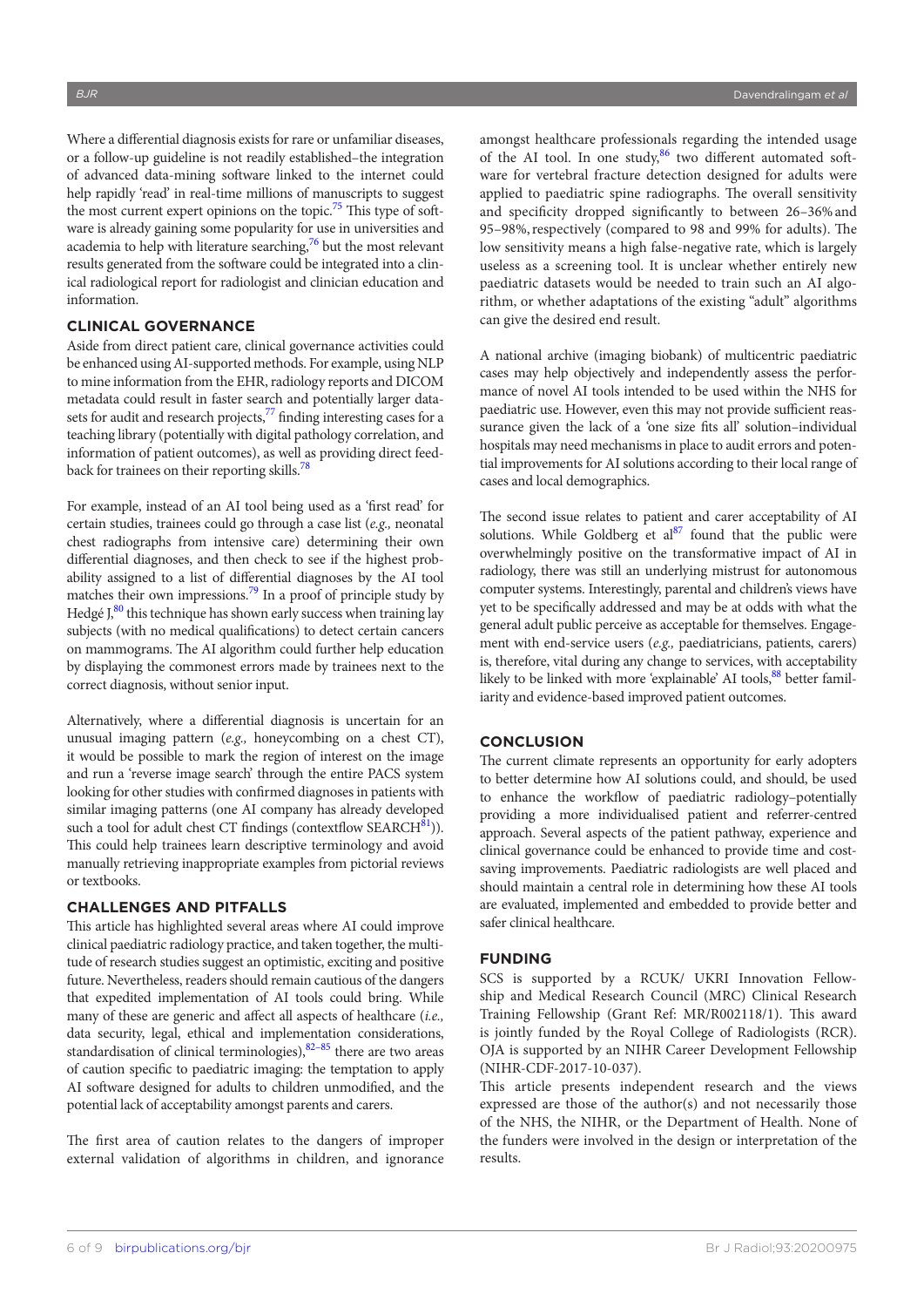## **REFERENCES**

- <span id="page-6-0"></span>1. LIT L, Kanthasamy S, Ayyalaraju RS, Ganatra R. The current state Fo artificial intelligence in medical imaging and nuclear medicine. *BJR Open*2019;: 20190037; (: 1.
- <span id="page-6-1"></span>2. Royal College of RadiologistsNational Audit of Paediatric Radiology Services in Hospitals. 2015. Available from: [https://www.rcr.ac.uk/](https://www.rcr.ac.uk/sites/default/files/auditreport_paediatricrad.pdf) [sites/default/files/auditreport\\_paediatricrad.](https://www.rcr.ac.uk/sites/default/files/auditreport_paediatricrad.pdf) [pdf](https://www.rcr.ac.uk/sites/default/files/auditreport_paediatricrad.pdf) [accessed 24 May 2020].
- 3. Letzen B, Wang CJ, Chapiro J. The role of artificial intelligence in interventional oncology: a primer. *Journal of Vascular and Interventional Radiology* 2019; **30**: 38–41. doi: <https://doi.org/10.1016/j.jvir.2018.08.032>
- 4. Moore MM, Slonimsky E, Long AD, Sze RW, Iyer RS, concepts Mlearning. Concerns and opportunities for a pediatric radiologist. *Pediatr Radiol* 2019; **49**: 509–16.
- 5. Razavian N, Knoll F, Geras KJ. Artificial intelligence explained for Nonexperts. *Semin Musculoskelet Radiol* 2020; **24**: 003–11. doi: <https://doi.org/10.1055/s-0039-3401041>
- <span id="page-6-2"></span>6. Gray M. Value based healthcare.. In: ed)*BMJ (Clinical research*. **356**; 2017. pp. j437. doi: <https://doi.org/10.1136/bmj.j437>
- 7. European school of radiology (ESoR). ESR concept paper on value-based radiology. *Insights into imaging* 2017; **8**: 447–54.
- <span id="page-6-3"></span>8. NICE GuidelinesUrinary tract infection - children. 2019. Available from: [https://](https://cks.nice.org.uk/urinary-tract-infection-children#!scenario%20(accessed%2027th%20July%202020)) [cks.nice.org.uk/urinary-tract-infection](https://cks.nice.org.uk/urinary-tract-infection-children#!scenario%20(accessed%2027th%20July%202020))[children#!scenario \(accessed 27th July 2020\)](https://cks.nice.org.uk/urinary-tract-infection-children#!scenario%20(accessed%2027th%20July%202020)).
- <span id="page-6-4"></span>9. Royal College of Radiologists. iRefer: Radiological Investigation Guidelines. 2019. Available from: [https://www.rcr.ac.](https://www.rcr.ac.uk/clinical-radiology/being-consultant/rcr-referral-guidelines/about-irefer%20(accessed%2025th%20July%202020)) [uk/clinical-radiology/being-consultant/rcr](https://www.rcr.ac.uk/clinical-radiology/being-consultant/rcr-referral-guidelines/about-irefer%20(accessed%2025th%20July%202020))[referral-guidelines/about-irefer \(accessed](https://www.rcr.ac.uk/clinical-radiology/being-consultant/rcr-referral-guidelines/about-irefer%20(accessed%2025th%20July%202020))  [25th July 2020\).](https://www.rcr.ac.uk/clinical-radiology/being-consultant/rcr-referral-guidelines/about-irefer%20(accessed%2025th%20July%202020))
- <span id="page-6-5"></span>10. Remedios D, Herman S, Williams CJ, Taiwo R, Johnson P. Rcr iRefer and MedCurrent clinical decision support for appropriate imaging: the NW London pilot project. *EPOS* 2018;Available at. accessed 25 June 2020.
- <span id="page-6-6"></span>11. Daldrup-Link H. Artificial intelligence applications for pediatric oncology imaging. *Pediatr Radiol* 2019; **49**: 1384–90. doi: <https://doi.org/10.1007/s00247-019-04360-1>
- <span id="page-6-7"></span>12. Hale AT, Stonko DP, Lim J, Guillamondegui OD, Shannon CN, Patel MB. Using an artificial neural network to predict traumatic brain injury. *J Neurosurg* 2018; **23**: 219–26. doi: [https://doi.org/10.3171/2018.8.](https://doi.org/10.3171/2018.8.PEDS18370) [PEDS18370](https://doi.org/10.3171/2018.8.PEDS18370)
- <span id="page-6-8"></span>13. Klute B, Homb A, Chen W, Stelpflug A. Predicting outpatient appointment demand using machine learning and traditional methods. *J Med Syst* 2019; **43**: 288. doi: <https://doi.org/10.1007/s10916-019-1418-y>
- <span id="page-6-9"></span>14. Improvement NHS. Transforming imaging services in England - a national strategy for imaging networks. 2019. Available from: [https://improvement.nhs.uk/resources/](https://improvement.nhs.uk/resources/transforming-imaging-services-in-england-a-national-strategy-for-imaging-networks/) [transforming-imaging-services-in-england](https://improvement.nhs.uk/resources/transforming-imaging-services-in-england-a-national-strategy-for-imaging-networks/)[a-national-strategy-for-imaging-networks/](https://improvement.nhs.uk/resources/transforming-imaging-services-in-england-a-national-strategy-for-imaging-networks/) [accessed 20 June 2020].
- <span id="page-6-10"></span>15. AlMuhaideb S, Alswailem O, Alsubaie N, Ferwana I, Alnajem A. Prediction of hospital no-show appointments through artificial intelligence algorithms. *Ann Saudi Med* 2019; **39**: 373–81. doi: [https://doi.org/10.5144/](https://doi.org/10.5144/0256-4947.2019.373) [0256-4947.2019.373](https://doi.org/10.5144/0256-4947.2019.373)
- 16. Kurasawa H, Hayashi K, Fujino A, Takasugi K, Haga T, Waki K, et al. Machine-Learning-Based prediction of a missed scheduled clinical appointment by patients with diabetes. *J Diabetes Sci Technol* 2016; **10**: 730–6. doi: [https://doi.org/10.1177/](https://doi.org/10.1177/1932296815614866) [1932296815614866](https://doi.org/10.1177/1932296815614866)
- <span id="page-6-11"></span>17. Tudor Car L, Dhinagaran DA, Kyaw BM, Kowatsch T, Joty S, Theng Y-L, et al. Conversational agents in health care: Scoping review and conceptual analysis. *J Med Internet Res* 2020; **22**: e17158. doi: [https://](https://doi.org/10.2196/17158) [doi.org/10.2196/17158](https://doi.org/10.2196/17158)
- <span id="page-6-12"></span>18. UKRI Science and Technology Facilities Council (STFC)Ask Oli" chatbot starts an AI revolution in children's healthcare. 2019. Available from: [https://stfc.ukri.org/about](https://stfc.ukri.org/about-us/our-impacts-achievements/case-studies/ask-oli-chatbot-starts-an-ai-revolution-in-childrens-healthcare/)[us/our-impacts-achievements/case-studies/](https://stfc.ukri.org/about-us/our-impacts-achievements/case-studies/ask-oli-chatbot-starts-an-ai-revolution-in-childrens-healthcare/) [ask-oli-chatbot-starts-an-ai-revolution](https://stfc.ukri.org/about-us/our-impacts-achievements/case-studies/ask-oli-chatbot-starts-an-ai-revolution-in-childrens-healthcare/)[in-childrens-healthcare/](https://stfc.ukri.org/about-us/our-impacts-achievements/case-studies/ask-oli-chatbot-starts-an-ai-revolution-in-childrens-healthcare/) [accessed 25 July 2020].
- <span id="page-6-13"></span>19. Fitzpatrick KK, Darcy A, Vierhile M. Delivering cognitive behavior therapy to young adults with symptoms of depression and anxiety using a fully automated Conversational agent (Woebot): a randomized controlled trial. *JMIR Mental Health* 2017; **4**: e19: e19: . doi: <https://doi.org/10.2196/mental.7785>
- 20. Fulmer R, Joerin A, Gentile B, Lakerink L, Rauws M. Using psychological artificial intelligence (Tess) to relieve symptoms of depression and anxiety: randomized controlled trial. *JMIR Mental Health* 2018; **5**: e64: e64: . doi: [https://doi.org/10.2196/](https://doi.org/10.2196/mental.9782) [mental.9782](https://doi.org/10.2196/mental.9782)
- <span id="page-6-14"></span>21. Chea P, Mandell JC. Current applications and future directions of deep learning in musculoskeletal radiology. *Skeletal Radiol* 2020; **49**: 183–97. doi: [https://doi.org/10.](https://doi.org/10.1007/s00256-019-03284-z) [1007/s00256-019-03284-z](https://doi.org/10.1007/s00256-019-03284-z)
- <span id="page-6-15"></span>22. Gong E, Pauly JM, Wintermark M, Zaharchuk G. Deep learning enables reduced gadolinium dose for contrast-enhanced brain MRI. *J. Magn. Reson. Imaging* 2018; **48**: 330–40. doi: [https://doi.org/10.1002/jmri.](https://doi.org/10.1002/jmri.25970) [25970](https://doi.org/10.1002/jmri.25970)
- <span id="page-6-16"></span>23. Thukral B. Problems and preferences in pediatric imaging. *Indian Journal of Radiology and Imaging* 2015; **25**: 359–64. doi: <https://doi.org/10.4103/0971-3026.169466>
- <span id="page-6-17"></span>24. Jung SM. Drug selection for sedation and general anesthesia in children undergoing ambulatory magnetic resonance imaging. *Yeungnam University Journal of Medicine* 2020; **37**: 159–68. doi: [https://doi.org/10.](https://doi.org/10.12701/yujm.2020.00171) [12701/yujm.2020.00171](https://doi.org/10.12701/yujm.2020.00171)
- <span id="page-6-18"></span>25. Nguyen XV, Oztek MA, Nelakurti DD, Brunnquell CL, Mossa-Basha M, Haynor DR, et al. Applying artificial intelligence to mitigate effects of patient motion or other complicating factors on image quality. *Topics in Magnetic Resonance Imaging* 2020; **29**: 175–80. doi: [https://doi.org/10.1097/RMR.](https://doi.org/10.1097/RMR.0000000000000249) [0000000000000249](https://doi.org/10.1097/RMR.0000000000000249)
- 26. Kromrey M-L, Tamada D, Johno H, Funayama S, Nagata N, Ichikawa S, et al. Reduction of respiratory motion artifacts in gadoxetate-enhanced Mr with a deep learning–based filter using convolutional neural network. *Eur Radiol* 2020; **266**. doi: <https://doi.org/10.1007/s00330-020-07006-1>
- 27. Wang S, Su Z, Ying L, et al. Accelerating magnetic resonance imaging via deep learning. *Proceedings IEEE International Symposium on Biomedical Imaging* 2016; **2016**: 514–7.
- <span id="page-6-19"></span>28. Hauptmann A, Arridge S, Lucka F, Muthurangu V, Steeden JA. Real‐time cardiovascular Mr with spatio‐temporal artifact suppression using deep learning– proof of concept in congenital heart disease. *Magnetic Resonance in Medicine* 2019; **81**: 1143–56. doi: [https://doi.org/10.1002/mrm.](https://doi.org/10.1002/mrm.27480) [27480](https://doi.org/10.1002/mrm.27480)
- <span id="page-6-20"></span>29. Alizadeh M, Conklin CJ, Middleton DM, Shah P, Saksena S, Krisa L, et al. Identification of ghost artifact using texture analysis in pediatric spinal cord diffusion tensor images. *Magn Reson Imaging* 2018; **47**: 7–15. doi: [https://doi.org/10.1016/j.mri.2017.](https://doi.org/10.1016/j.mri.2017.11.006) [11.006](https://doi.org/10.1016/j.mri.2017.11.006)
- <span id="page-6-21"></span>30. Chen H, Zhang Y, Kalra MK, Lin F, Chen Y, Liao P, et al. Low-Dose CT with a residual Encoder-Decoder Convolutional neural network. *IEEE Trans Med Imaging* 2017; **36**: 2524–35. doi: [https://doi.org/10.1109/TMI.](https://doi.org/10.1109/TMI.2017.2715284) [2017.2715284](https://doi.org/10.1109/TMI.2017.2715284)
- <span id="page-6-22"></span>31. Takam CA, Samba O, Kouanou AT, Tchiotsop D. Spark architecture for deep learning-based does optimization in medical imaging. *Informatics in Medicine Unlocked*2020; **19**.
- 32. Xie S, Zheng X, Chen Y, Xie L, Liu J, Zhang Y, et al. Artifact removal using improved GoogLeNet for Sparse-view CT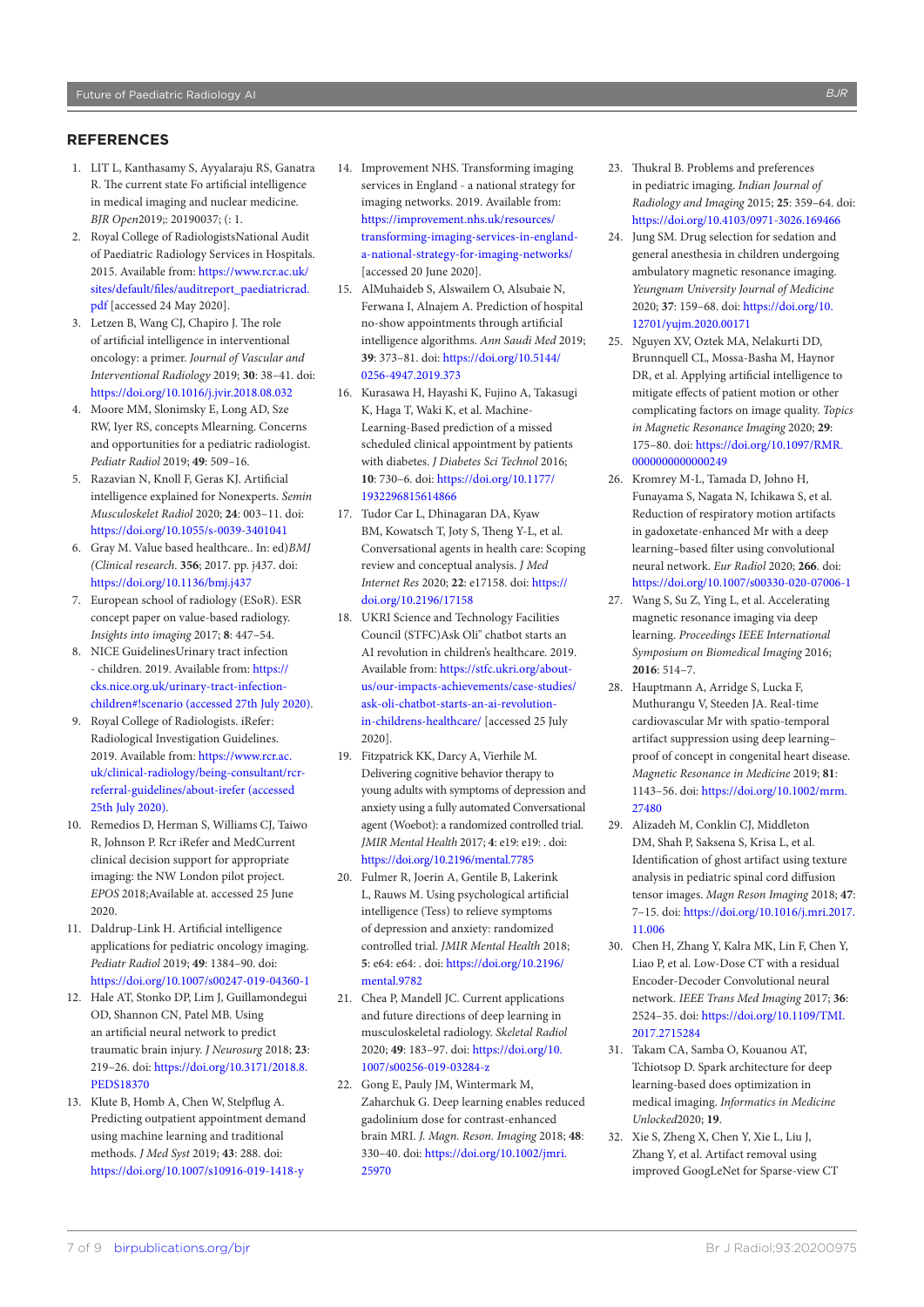reconstruction. *Sci Rep* 2018; **8**: 6700. doi: <https://doi.org/10.1038/s41598-018-25153-w>

- <span id="page-7-0"></span>33. MacDougall RD, Zhang Y, Callahan MJ, Perez-Rossello J, Breen MA, Johnston PR, et al. Improving low-dose pediatric abdominal CT by using Convolutional neural networks. *Radiology* 2019; **1**: e180087. doi:<https://doi.org/10.1148/ryai.2019180087>
- <span id="page-7-1"></span>34. Kleesiek J, Morshuis JN, Isensee F, Deike-Hofmann K, Paech D, Kickingereder P, et al. Can virtual contrast enhancement in brain MRI replace gadolinium? *Invest Radiol* 2019; **54**: 653–60. doi: [https://doi.org/10.](https://doi.org/10.1097/RLI.0000000000000583) [1097/RLI.0000000000000583](https://doi.org/10.1097/RLI.0000000000000583)
- <span id="page-7-2"></span>35. Dallora AL, Anderberg P, Kvist O, Mendes E, Diaz Ruiz S, Sanmartin Berglund J. Bone age assessment with various machine learning techniques: a systematic literature review and meta-analysis. *PLoS One* 2019; **14**: e0220242. doi: [https://doi.org/10.1371/journal.pone.](https://doi.org/10.1371/journal.pone.0220242) [0220242](https://doi.org/10.1371/journal.pone.0220242)
- 36. Mutasa S, Chang PD, Ruzal-Shapiro C, Ayyala R. MABAL: a novel Deep-Learning architecture for Machine-Assisted bone age labeling. *J Digit Imaging* 2018; **31**: 513–9. doi: <https://doi.org/10.1007/s10278-018-0053-3>
- <span id="page-7-3"></span>37. Booz C, Yel I, Wichmann JL, Boettger S, Al Kamali A, Albrecht MH, et al. Artificial intelligence in bone age assessment: accuracy and efficiency of a novel fully automated algorithm compared to the Greulich-Pyle method. *European Radiology Experimental* 2020; **4**: 6. doi: [https://doi.org/10.1186/](https://doi.org/10.1186/s41747-019-0139-9) [s41747-019-0139-9](https://doi.org/10.1186/s41747-019-0139-9)
- <span id="page-7-4"></span>38. Cai W, Lee EY, Vij A, Mahmood SA, Yoshida H. Mdct for computerized volumetry of pneumothoraces in pediatric patients. *Acad Radiol* 2011; **18**: 315–23. doi: [https://doi.org/](https://doi.org/10.1016/j.acra.2010.11.008) [10.1016/j.acra.2010.11.008](https://doi.org/10.1016/j.acra.2010.11.008)
- <span id="page-7-5"></span>39. Cherukuri V, Ssenyonga P, Warf BC, Kulkarni AV, Monga V, Schiff SJ. Learning based segmentation of CT brain images: application to postoperative hydrocephalic scans. *IEEE transactions on bio-medical engineering* 2018; **65**: 1871–84.
- <span id="page-7-6"></span>40. Zheng Q, Shellikeri S, Huang H, Hwang M, Sze RW. Deep learning measurement of leg length discrepancy in children based on radiographs. *Radiology* 2020; **296**: 152–8. doi: <https://doi.org/10.1148/radiol.2020192003>
- <span id="page-7-7"></span>41. Horng M-H, Kuok C-P, Fu M-J, Lin C-J, Sun Y-N. Cobb angle measurement of spine from X-ray images using Convolutional neural network. *Comput Math Methods Med* 2019; **2019**: 1–18. doi: [https://doi.org/10.1155/](https://doi.org/10.1155/2019/6357171) [2019/6357171](https://doi.org/10.1155/2019/6357171)
- <span id="page-7-8"></span>42. )-Gore S, Chougule T, Jagtap J, Saini J, Ingalhalikar M. A review of Radiomics and deep predictive modeling in glioma characterization. *Acad Radiol* 2020;: 30366–4S1076-6332.
- 43. Trivizakis E, Papadakis G, Souglakos I, Papanikolaou N, Koumakis L, Spandidos D, et al. Artificial intelligence radiogenomics for advancing precision and effectiveness in oncologic care (review. *Int J Oncol* 2020; **57**: 43–53. doi: [https://doi.org/10.3892/ijo.2020.](https://doi.org/10.3892/ijo.2020.5063) [5063](https://doi.org/10.3892/ijo.2020.5063)
- 44. Hu W, Yang H, Xu H, Mao Y. Radiomics based on artificial intelligence in liver diseases: where are we? *Gastroenterology Report* 2020; **8**: 90–7. doi: [https://doi.org/10.](https://doi.org/10.1093/gastro/goaa011) [1093/gastro/goaa011](https://doi.org/10.1093/gastro/goaa011)
- <span id="page-7-9"></span>45. Weiss RJ, Bates SV, Song Ya'nan, Zhang Y, Herzberg EM, Chen Y-C, Song Y, et al. Mining multi-site clinical data to develop machine learning MRI biomarkers: application to neonatal hypoxic ischemic encephalopathy. *J Transl Med* 2019; **17**: 385. doi: [https://doi.org/10.1186/s12967-019-](https://doi.org/10.1186/s12967-019-2119-5) [2119-5](https://doi.org/10.1186/s12967-019-2119-5)
- <span id="page-7-10"></span>46. Martí-Bonmatí L, Alberich-Bayarri Ángel, Ladenstein R, Blanquer I, Segrelles JD, Cerdá-Alberich L, et al. PRIMAGE project: predictive in silico multiscale analytics to support childhood cancer personalised evaluation empowered by imaging biomarkers. *European Radiology Experimental* 2020; **4**: 22. doi: [https://doi.org/](https://doi.org/10.1186/s41747-020-00150-9) [10.1186/s41747-020-00150-9](https://doi.org/10.1186/s41747-020-00150-9)
- <span id="page-7-11"></span>47. Chen T, Chen Y, Yuan M, Gerstein M, Li T, Liang H, et al. The development of a practical artificial intelligence tool for diagnosing and evaluating autism spectrum disorder: multicenter study. *JMIR Medical Informatics* 2020; **8**: e15767: e15767: . doi: [https://doi.](https://doi.org/10.2196/15767) [org/10.2196/15767](https://doi.org/10.2196/15767)
- <span id="page-7-12"></span>48. Liu X, Faes L, Kale AU, Wagner SK, Fu DJ, Bruynseels A, et al. A comparison of deep learning performance against health-care professionals in detecting diseases from medical imaging: a systematic review and meta-analysis. *The Lancet Digital Health* 2019; **1**: e271–97. doi: [https://doi.org/10.](https://doi.org/10.1016/S2589-7500(19)30123-2) [1016/S2589-7500\(19\)30123-2](https://doi.org/10.1016/S2589-7500(19)30123-2)
- <span id="page-7-13"></span>49. Rajpurkar P, Irvin J, Ball RL, Zhu K, Yang B, Mehta H, et al. Deep learning for chest radiograph diagnosis: a retrospective comparison of the CheXNeXt algorithm to practicing radiologists. *PLoS Med* 2018; **15**: e1002686. doi: [https://doi.org/10.1371/](https://doi.org/10.1371/journal.pmed.1002686) [journal.pmed.1002686](https://doi.org/10.1371/journal.pmed.1002686)
- 50. Behzadi-khormouji H, Rostami H, Salehi S, Derakhshande-Rishehri T, Masoumi M, Salemi S, et al. Deep learning, reusable and problem-based architectures for detection of consolidation on chest X-ray images. *Comput Methods Programs Biomed* 2020; **185**: 105162. doi: [https://doi.org/10.1016/j.cmpb.](https://doi.org/10.1016/j.cmpb.2019.105162) [2019.105162](https://doi.org/10.1016/j.cmpb.2019.105162)
- 51. Yates EJ, Yates LC, Harvey H. Machine learning "red dot": open-source, cloud, deep

convolutional neural networks in chest radiograph binary normality classification. *Clin Radiol* 2018; **73**: 827–31. doi: [https://doi.](https://doi.org/10.1016/j.crad.2018.05.015) [org/10.1016/j.crad.2018.05.015](https://doi.org/10.1016/j.crad.2018.05.015)

- 52. Mahomed N, van Ginneken B, Philipsen RHHM, Melendez J, Moore DP, Moodley H, et al. Computer-Aided diagnosis for World health Organization-defined chest radiograph primary-endpoint pneumonia in children. *Pediatr Radiol* 2020; **50**: 482–91. doi: [https://doi.org/10.1007/s00247-019-](https://doi.org/10.1007/s00247-019-04593-0) [04593-0](https://doi.org/10.1007/s00247-019-04593-0)
- <span id="page-7-14"></span>53. England JR, Gross JS, White EA, Patel DB, England JT, Cheng PM. Detection of traumatic pediatric elbow joint effusion using a deep Convolutional neural network. *American Journal of Roentgenology* 2018; **211**: 1361–8. doi: [https://doi.org/10.2214/](https://doi.org/10.2214/AJR.18.19974) [AJR.18.19974](https://doi.org/10.2214/AJR.18.19974)
- <span id="page-7-15"></span>54. Li Q, Zhong L, Huang H, Liu H, Qin Y, Wang Y, et al. Auxiliary diagnosis of developmental dysplasia of the hip by automated detection of Sharp's angle on standardized anteroposterior pelvic radiographs. *Medicine* 2019; **98**: e18500. doi: [https://doi.org/10.](https://doi.org/10.1097/MD.0000000000018500) [1097/MD.0000000000018500](https://doi.org/10.1097/MD.0000000000018500)
- <span id="page-7-16"></span>55. Thian YL, Li Y, Jagmohan P, Sia D, Chan VEY, Tan RT. Convolutional neural networks for automated fracture detection and localization on wrist radiographs. *Radiology: Artificial Intelligence*2019; **1**: e180001.
- <span id="page-7-17"></span>56. Bhat CS, Chopra M, Andronikou S, Paul S, Wener-Fligner Z, Merkoulovitch A, et al. Artificial intelligence for interpretation of segments of whole body MRI in CNO: pilot study comparing radiologists versus machine learning algorithm. *Pediatric Rheumatology* 2020; **18**: 47. doi: [https://doi.org/10.1186/](https://doi.org/10.1186/s12969-020-00442-9) [s12969-020-00442-9](https://doi.org/10.1186/s12969-020-00442-9)
- <span id="page-7-18"></span>57. Zheng Q, Furth SL, Tasian GE, Fan Y. Computer-Aided diagnosis of congenital abnormalities of the kidney and urinary tract in children based on ultrasound imaging data by integrating texture image features and deep transfer learning image features. *J Pediatr Urol* 2019; **15**: 75.e1–75.e7. doi: [https://doi.org/10.1016/j.jpurol.2018.10.](https://doi.org/10.1016/j.jpurol.2018.10.020)  $020$
- <span id="page-7-19"></span>58. Zarinabad N, Abernethy LJ, Avula S, Davies NP, Rodriguez Gutierrez D, Jaspan T, et al. Application of pattern recognition techniques for classification of pediatric brain tumors by in vivo 3T<sup>1</sup> H-MR spectroscopy—A multi-center study. *Magnetic Resonance in Medicine* 2018; **79**: 2359–66. doi: [https://doi.org/10.1002/mrm.](https://doi.org/10.1002/mrm.26837) [26837](https://doi.org/10.1002/mrm.26837)
- <span id="page-7-20"></span>59. Iv M, Zhou M, Shpanskaya K, Perreault S, Wang Z, Tranvinh E, et al. Mr Imaging– Based radiomic signatures of distinct molecular subgroups of medulloblastoma.